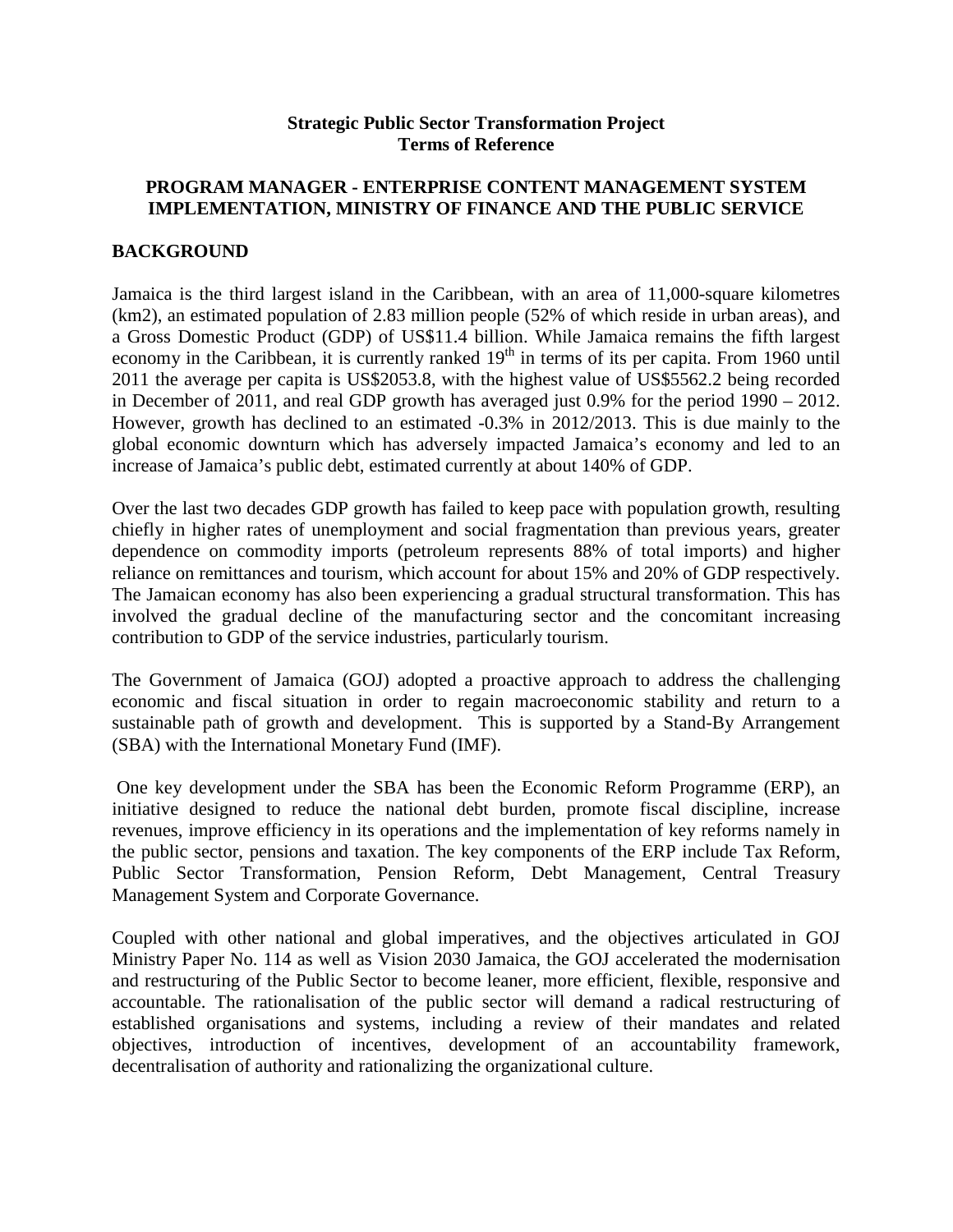The Ministry of Finance and the Public Service (MOFPS) is a critical entity in the ERP and public sector transformation. It has the overall responsibility for developing the national economic policy framework, collecting and allocating public revenues, and playing an important role in the socio-economic development of the country in creating a society in which each citizen has every prospect of a better quality of life. The ERP agenda therefore relates directly to the MOFPS and is aimed at strengthening its Public Financial Management (PFM) system and profile, consistent with the achievement of Vision 2030. In undertaking the PFM reforms, several studies have already been conducted, and, in almost every instance, implementation is underway to improve institutions and operationalise the respective policies identified.

With the proposed reform initiatives, the GOJ recognised the need to realign the MOFPS with the appropriate organisational structure and machinery to execute its revised mandate. The MOFPS must therefore be transformed as a priority to integrate Public Financial Management (PFM) and other reform initiatives with its existing operations to better facilitate sustainable growth in the national economy, effective regulation of the country's financial institutions and the cost-effective delivery of public services.

In light of the foregoing and its central role to ensure that the fiscal principles introduced are in keeping with best practice, the MOFPS completed an organisation review in 2013. Funded by the Inter-American Development Bank (IDB), the strategic review aimed to identify opportunities for improved efficiency and effectiveness across the Ministry which will, in turn, be implemented over the next three years through an agreed transformation programme. One of the recommendations arising from the strategic review called for the creation of a Programme Management Office (PMO) to coordinate and implement the transformation of the Ministry.

In order to accomplish the above, the MOFPS will seek support from International Development Partners to secure technical assistance to design and initiate a strategic behavioural change management framework which can lead the GOJ/World Bank supported Strategic Public Sector Transformation Programme.

MOFPS is seeking to adopt a best practice approach to change management. Accepting that the successful reform of institutions and organisations comes through the symbiotic linkages of people, systems and processes, MOFPS is seeking to develop a behavioural focused change programme to support a change in perspectives, mental models and mindsets to bring about complete transformation.

## **TRANSFORMATION PROGRAMME OBJECTIVE**

The objectives of the Transformation Programme are to: (1) make the operations, machinery and internal processes of the MOFPS more efficient; (2) improve the development and execution of policy associated with public fiscal management; (3) improve the policy making capacity and, in particular, strengthen institutional arrangements to analyse and formulate economic and fiscal policy; and, (4) develop the relevant organisation structure, culture and accountabilities required for sustained operations of the MOFPS and execution of its strategic objectives.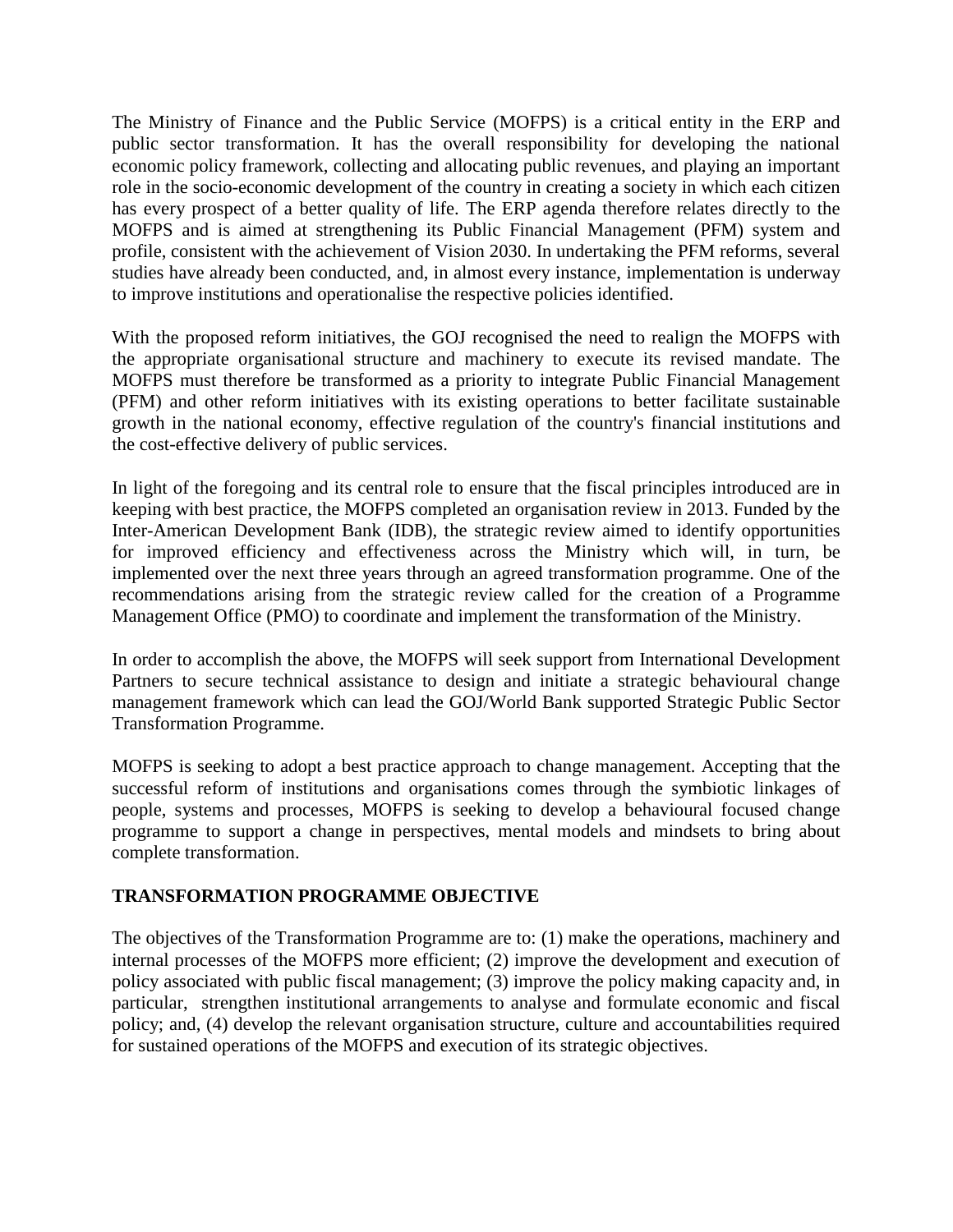The Transformation programme is expected to enhance the MOFPS's capacity and capability to more effectively and efficiently operate. This is in order to fully realise its mandate to provide the policy and governance framework which will support economic development and stimulate growth of the national economy. This will be achieved through: (1) project management and implementation strategies for the MOFPS Transformation Programme (Component 1); and (2) capacity building to support change and culture management (Component 2).

### **STRATEGIC PUBLIC SECTOR TRANSFORMATION PROJECT**

The Project Development Objective (PDO) is to strengthen public resource management and support selected public sector institutions in facilitating a more enabling environment for private sector growth.

### **Components**

The program is structured in six components, briefly described in the following paragraphs. A full description of the components is found in the Project Appraisal Document.

## **Component I. Strengthening the Public Investment Management System (PIMS)**

The objective of this component is for the PSIP to incorporate public investment projects with estimated five-year operating and maintenance costs fully linked to long term development goals and medium-term priority areas.

This component will support the GOJ reform efforts through the following activities: (i) migration of the current web-based database to a robust platform to manage all information about public investment across the project cycle and linked to the budgeting and financial systems of the country (expected to be compiled into IFMIS); (ii) design and implementation of a public investment management training program for public sector; (iii) reviewing legislation and carrying out dissemination activities to integrate the PIMS with the administrative systems (including procurement and human resources); (iv) strengthening monitoring through Citizens Participation; (v) designing a fund for the funding of preinvestment financial and economic analysis and post-investment evaluations of the public investments; and (vi) provision of technical assistance for the implementation of the Public Financial Management Action Plan.

### **Component II. Strengthening the Budget Preparation Process and Results Based Budgeting (RBB)**

The objective of this component is to link budgeting with government policy priorities through a gradual transition from annual expenditure planning to a medium-term results-based expenditure framework.

## **Component III. Adaptive Public Sector Approaches to Promote Fiscal Sustainability**

This component will support measures to institutionalize the process of behavioural change to support new policy processes and provide just-in-Time Technical Assistance (TA) to take into account ad hoc needs of the government and to effectively take advantage of opportunities of intervention when they arise, enabling to bridge policy and implementation gaps revealed in the course of project implementation.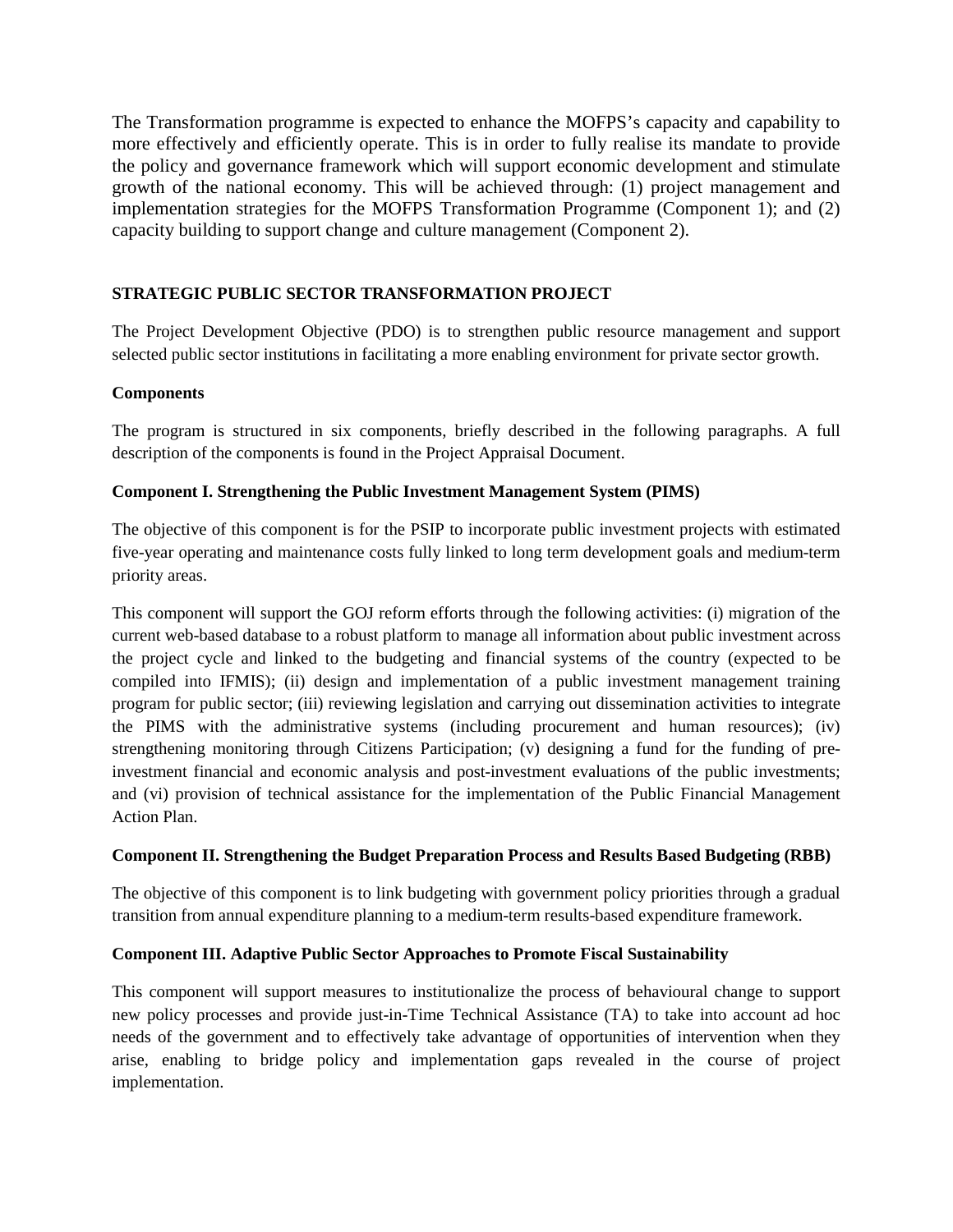#### **Component IV. Strengthening Property Tax Compliance and Administration.**

This component will support the Government in improving the Property Tax compliance and updating the fiscal cadastre..

#### **Component V. Fostering Industrial Growth and Trade Facilitation**

The main objective of this thematic area is the development and implementation of an integrated border clearance process through an National Single Window mechanism in which Customs and the participating border agencies will eliminate sequential interventions/inspections and either conduct joint inspections or delegate discrete primary functions to Customs.

#### **Component VI. Project Management**

This component will ensure adequate Project management is in place for the implementation of the Project. The activities under this component will include: (i) carry out Project audits; (ii) comply with the financial management and procurement obligations under the Project; (iii) monitor and evaluate Project activities; (iv) provide training, and the acquisition of goods required thereof and finance Operating Costs.

#### **Executing Agency and Beneficiary**

The executing agency will be the Ministry of Finance and Public Service (MOFP), and it will also be the main beneficiary of many of the activities proposed by this IPF. The Project Implementation Unit (PIU) that will be established within the MOF will be responsible for implementing the project. Institutional arrangements have been designed and an implementation support plan will be in place to ensure that if capacity problems arise, these will be addressed promptly. MOFP will coordinate activities across other beneficiaries of the Project which are mainly executive agencies and divisions spread across Ministries. The project will support activities across selected service delivery ministries, departments, and agencies (MDAs), particularly for components I, II and III with significant coordination efforts that will be contributed by the Public Expenditure Division in MOFP and the Public Service Institute of Jamaica (PIOJ). The Tax Administration of Jamaica reporting to MOFP and possibly together with inter-alia but not limited to National Land Agency (NLA) which reports to Ministry of Water, Land, Environment and Climate Change as well as the local governments will be the key actors under component IV in the effort to improve the property tax administration. The two key entities reporting to the MOFP that will be the key actors for the second thematic area on industrial growth and trade facilitation covered by Component V are Jamaica Customs Agency, the Bureau of Standards of Jamaica as well as other border agencies that may eventually also be supported by the project.

Under Component 3 the Project will be supporting a Program Manager ECM as part of the overall change management strategy of the Ministry of Finance and Public Service.

## **WHAT IS ECM**

Enterprise Content Management (ECM) is a formalized means of capturing, organizing and storing an organization's documents and other content that relate to its business processes. The term encompasses strategies, methods, and tools used to capture, manage, store, preserve, and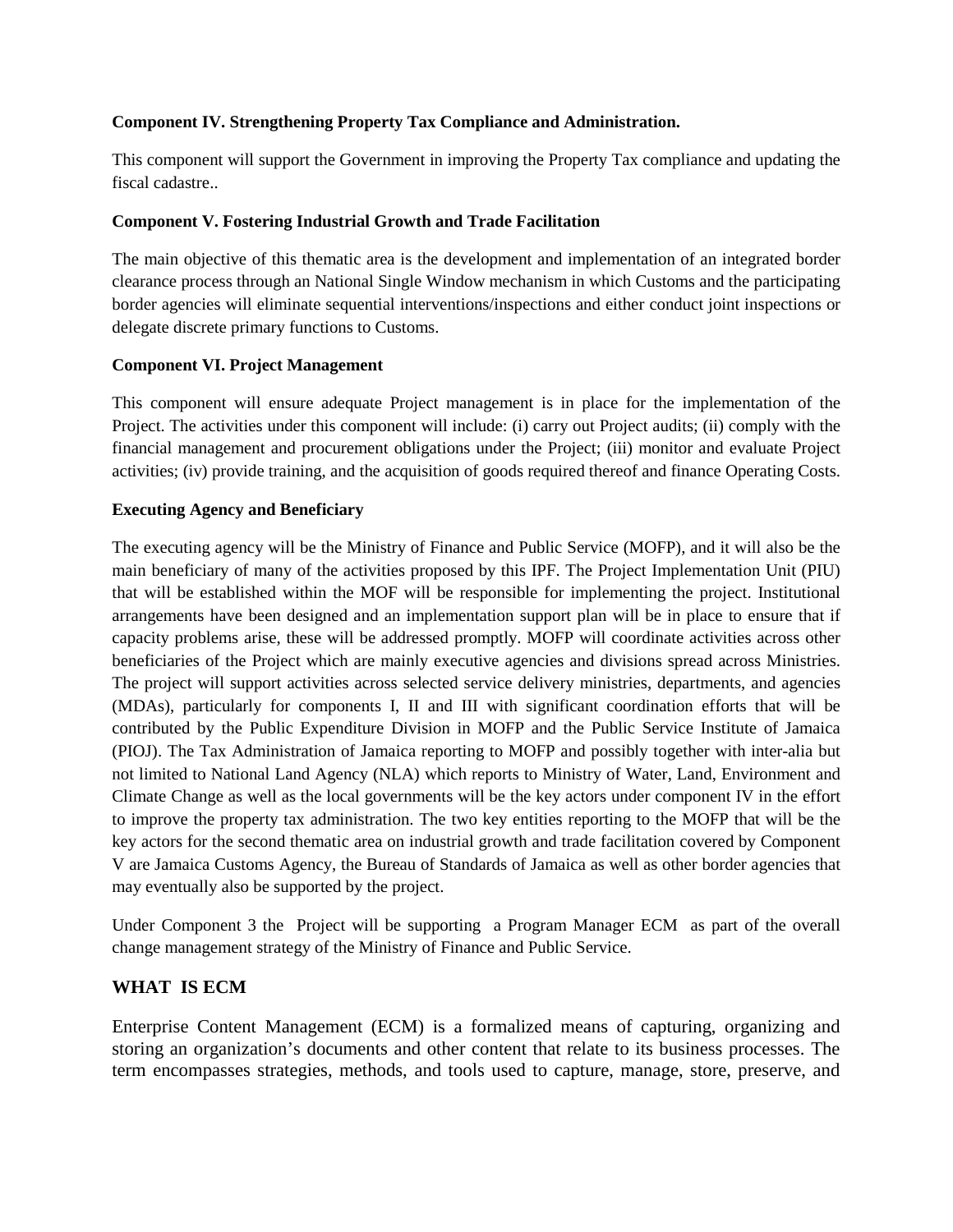deliver documents and other content within the entire scope of the organization, and throughout the lifecycle of the content. *(Association of Information and Image Management)* 

Specific benefits of ECM include:

- Transformation of paper-based systems into online digital records systems.
- Enhanced efficiency through easier access and retrieval of records.
- Increased security through transparent and auditable processes.
- Elimination of instances of loss, misfiling or duplication of documents.
- Reduced storage and distribution costs.
- Ability to manage unstructured and unanticipated content (like emails).
- Automated and optimized workflows that enhance productivity.
- Potential for improved motivation and mobility of staff.
- Greater collaboration and faster turnaround with automated workflows.

# **ECM IN THE MINISTRY OF FINANCE**

The Ministry of Finance in collaboration with Fujitsu Caribbean (Jamaica) Limited and Newgen is implementing the OmniDocs Enterprise Content Management (ECM) solution to enable secure, efficient and systematic control of the vital records of the Ministry and select entities.

Fujitsu will deliver the Hardware (including operating systems) and peripherals, in accordance with the bid response and as outlined in sections 1-4 of the schedule. Products and Configurations are updated from time to time under a mutually agreed change process. Delivery of all hardware products will be based on the agreed project schedule and associated statement of work.

The configurations are based on the general product guidelines as provided by the relevant third party software/hardware manufacturers and Fujitsu's understanding of MOFP's technical requirements. Configurations are subject to adjustment under change control based on:

- Change in scope of requirements
- The desire of MOFP to increase performance standards at extra cost
- Expansion of the scope of the project such as Inclusion of additional sites

## **OBJECTIVE OF THE CONSULTANCY**

To support the reform and transformation of Ministry of **F**inance and the Public Service through:

- 1. Leading and directing the deployment of the Enterprise Content Management (ECM) solution across the Ministry and specified departments and agencies (MOF); and
- 2. Overseeing the re-engineering of identified processes and workflows, including the design and implementation of change management strategies to support business process optimization.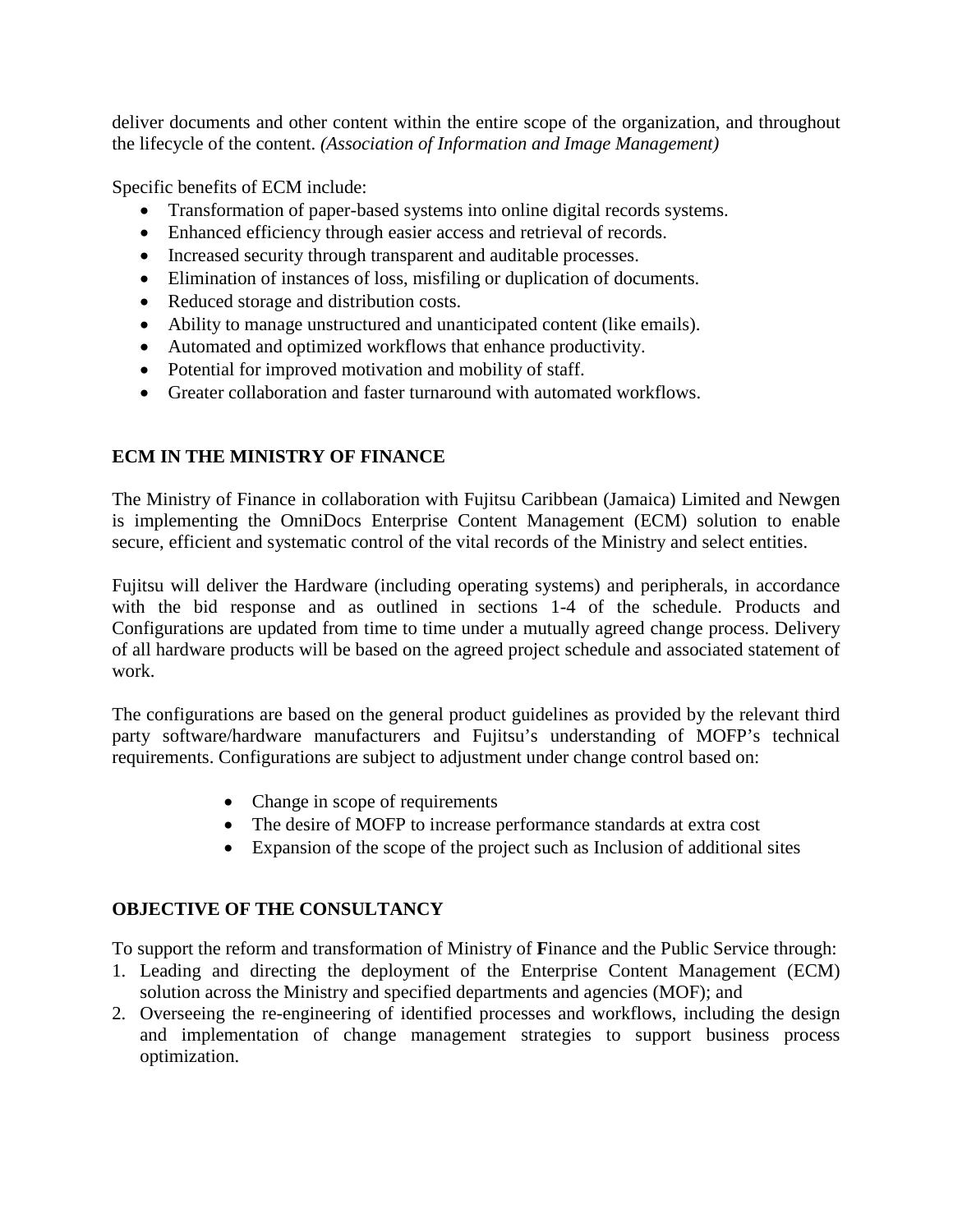## **SCOPE OF WORK**

The Program Manager ECM - is responsible to:

- Coordinate and control the execution of the budget, plans, procurement and project activities associated with the implementation of the ECM program
- Align the ECM projects with the transformation goals of Ministry of Finance, Jamaica Customs Agency, Tax Administration Jamaica, and Accountant General's Department
- Develop legislative and policy recommendations, and ensure all deliverables conform to best practices and industry standards
- Establish reporting and quality metrics, and monitor milestones, resources, deliverables and project scope
- Present updates and matters for decisions, to the Steering Committee; and provide guidance and support to the Project Manager(s)
- Conduct reviews of identified business processes and determine opportunities to achieve improvements
- Design new process maps in order to optimize and streamline workflows and lower operational costs
- Develop recommendations for the reengineering and support the implementation of practical and sustainable processes and workflows
- Ensure appropriate change management mechanisms are in place to support the reengineering activities
- Design a communications strategy to support the Change Management Plan and promote employee engagement
- Present updates and matters for decisions, to the Steering Committee; and provide guidance and support to the Project Manager(s)

### **DELIVERABLES & OUTPUTS**

- 1. Implementation/Work Plan
- 2. Monthly Reports
- 3. Comprehensive Change Management Plan appropriate to MOF strategic and transformation objectives
- 4. ECM Program Management Plan in accordance with contract terms, governance structure and project requirements
- 5. Reengineered process maps and automated workflows

## **REQUIRED KNOWLEDGE, SKILLS, ABILITIES**

- Demonstrated abilities in managing multiple projects of significant scope and complexity;
- Exceptional interpersonal, human resource and performance management skills and abilities;
- Knowledge and experience in strategic Public Service, change management, risk management, records management and project management;
- Strong leadership, problem-solving, decision-making, communication, and negotiation skills;